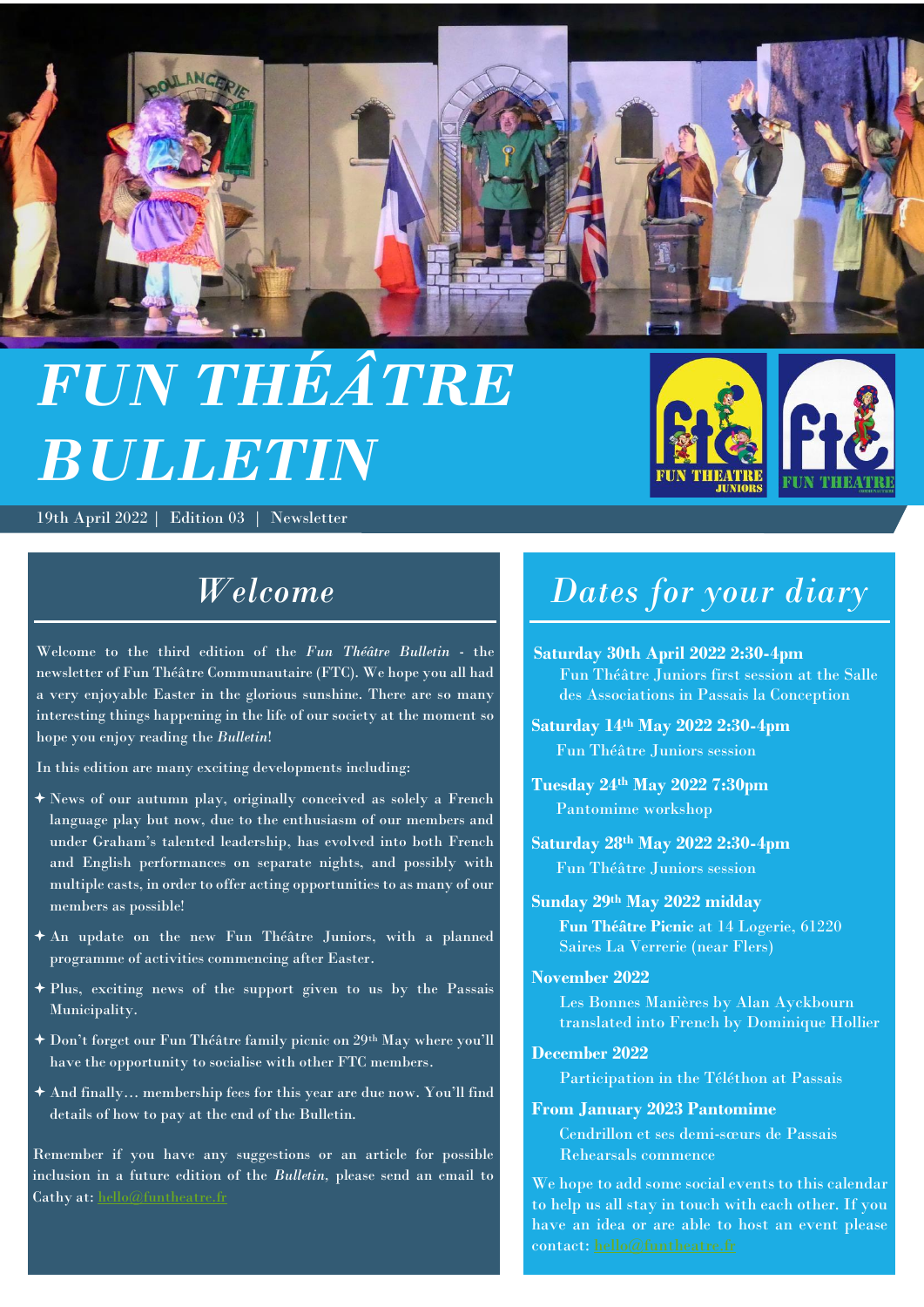## *Les Bonnes Manières / Table Manners by Alan Ayckbourne*

Those people interested in participating in the FTC autumn 2022 play attended the first FTC workshop session for adults on 29th March. In excess of 25 people came, both existing and new members of the society, French and British together, and with many varying levels of previous experience, from complete beginners to seasoned performers. All armed with the extracts of the play that Graham had shared in advance, ready to have a go at reading the various characters from this very funny Alan Ayckbourne play. All hoping to participate in the performances in the autumn.

Graham explained that it has always been his intention to direct both the French and English versions of this play. He knows it very well, and has a strong vision of how it should be performed. However, although confident in being able to offer direction to the French actors, he did not feel that he had the French language skills to be able to communicate his ideas clearly to them. He therefore announced that FTC member Ellis has agreed to be his co-director. She is very well suited to this role as she is fluent in both French and English. They will work together from casting and through the rehearsals.

## *The Play*

This is a professionally written, well proven play. It is a comedy, but not a farce. The comedy is in the script; in the dialogue. It is well suited to a 'radio' type presentation, and in fact professional audio versions are available. Producing this play in 'radio' format has a lot of benefits for us.

Originally planned as a play in French, the workshop session proved that we have sufficient actors to produce both French and English versions. A very exciting proposition for our association.

Each version of the play requires three men and three women. All of the actors in the French version must be authentic French voices, and all those in the English version must be authentic English voices. This is because there are a lot of family relationships between the characters. It was excellent to see that more than enough FTC members came forward to achieve this.

It is now down to Graham and Ellis to decide how they are going to move forward with the casting, but it is certain that they will be creative in finding a strategy which accommodates as many members for these performances as they feasibly can. Happily, following an appeal for male, English speaking actors, we have had a good response. But we would still be pleased to recruit more people to our ranks for future projects.

# *Fun Théâtre Picnic*

The opportunity to meet together socially is so important to the life of Fun Théâtre and many of our members will be coming to enjoy our first family picnic in May. This event is being hosted by FTC members Cathy and Peter Daniels and they warmly invite you to spend a sociable afternoon in the Normandie countryside on Sunday, 29th May from midday. So put the date in your diary if you haven't done so already – see you there!



# *The Facts*

*Les Bonnes Manières Table Manners* 

*Written by Alan Ayckbourne and translated into French by Dominique Hollier*

*FTC Directors: Graham Follett / Ellis Metselaar*

*Initial meeting: 29th March 2022*

*Second readings: ??? April 2022* 

*Workshop dates: to follow during the spring and summer 2022*

*Formal rehearsals: commence in September 2022 Performance dates: to be confirmed but will be in November 2022*

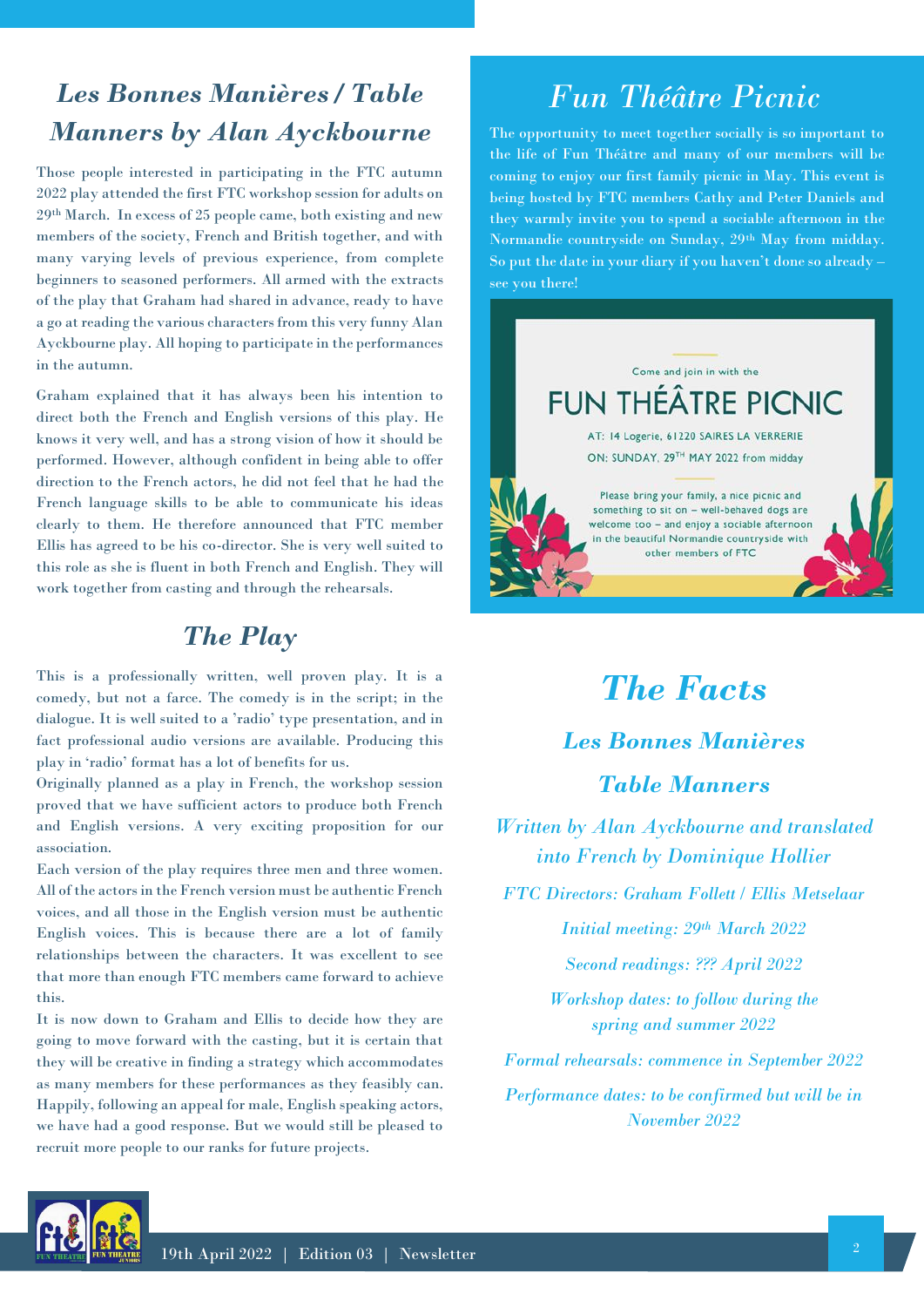# *Fun Théâtre Juniors*

At our open evening we announced our hopes in respect of activities for younger members on Saturdays. A small working party, principally comprising people who expressed an interest on the sign-up sheets available at the open evening, met on Saturday 19 March at the salles des associations.

They were able to agree the broad parameters of operation for these activities of what will now be known as Fun Théâtre Juniors. There will be a nominal membership fee for all Junior members of Fun Théâtre Communautaire of 2€ per year to include participation in Fun Théâtre Juniors sessions.

Fun Théâtre Juniors will be open to children of age 6 years upwards to school leaving age (18 years).

Sessions (theatrical games and workshops) will be offered on alternate Saturdays, between 2.30pm and 4.00pm in the salles des associations in Passais-la-Conception (our rehearsal rooms).

Workshop activities will be led by Tamzin French. She will be supported by at least two adult supervisors for each session. We have a core of helpers from the workshop team already, but we will be pleased to add to these from the rest of the membership. Adult members are also welcome to attend and participate.

The sessions will run every fortnight, beginning after the Easter holidays, with the first one on Saturday 30th April 2:30-4pm at the salle des associations in Passais with future sessions on 14th May and 28th May 2022.

A separate email address has been established for enquiries: [juniors@funtheatre.fr](mailto:juniors@funtheatre.fr)

If you know any young people who like to participate in these workshops, with the ultimate goal of participating in our next pantomime in spring 2023, please encourage them to come along to the first session.

We look forward to hearing more news of our junior members in future editions of the Bulletin.

## *EXCELLENT NEWS*

Graham recently received a letter from Madame le maire of Passais, informing us that the Conseil Municipal has awarded a grant to Fun Théâtre Communautaire of 300€. This will be paid to the association in May 2022.

This money will be a welcome addition to our bank account, and will help fund the expenses that we will incur during the year. Although the money has been awarded to the association without any constraint on how it is utilised, the officers of the association will consider this carefully and we will try to identify specific purchases for planned future projects.

Most importantly however, we feel that the award of this grant means more to Fun Théâtre than just the financial contribution. It is most gratifying that the municipality recognises Fun Théâtre as part of this community. We feel that the award of this grant demonstrates this interest and the support that we are given by the municipality. We look forward to continuing to work closely with them as our rehearsals, Junior's activities and shows take place in Passais.